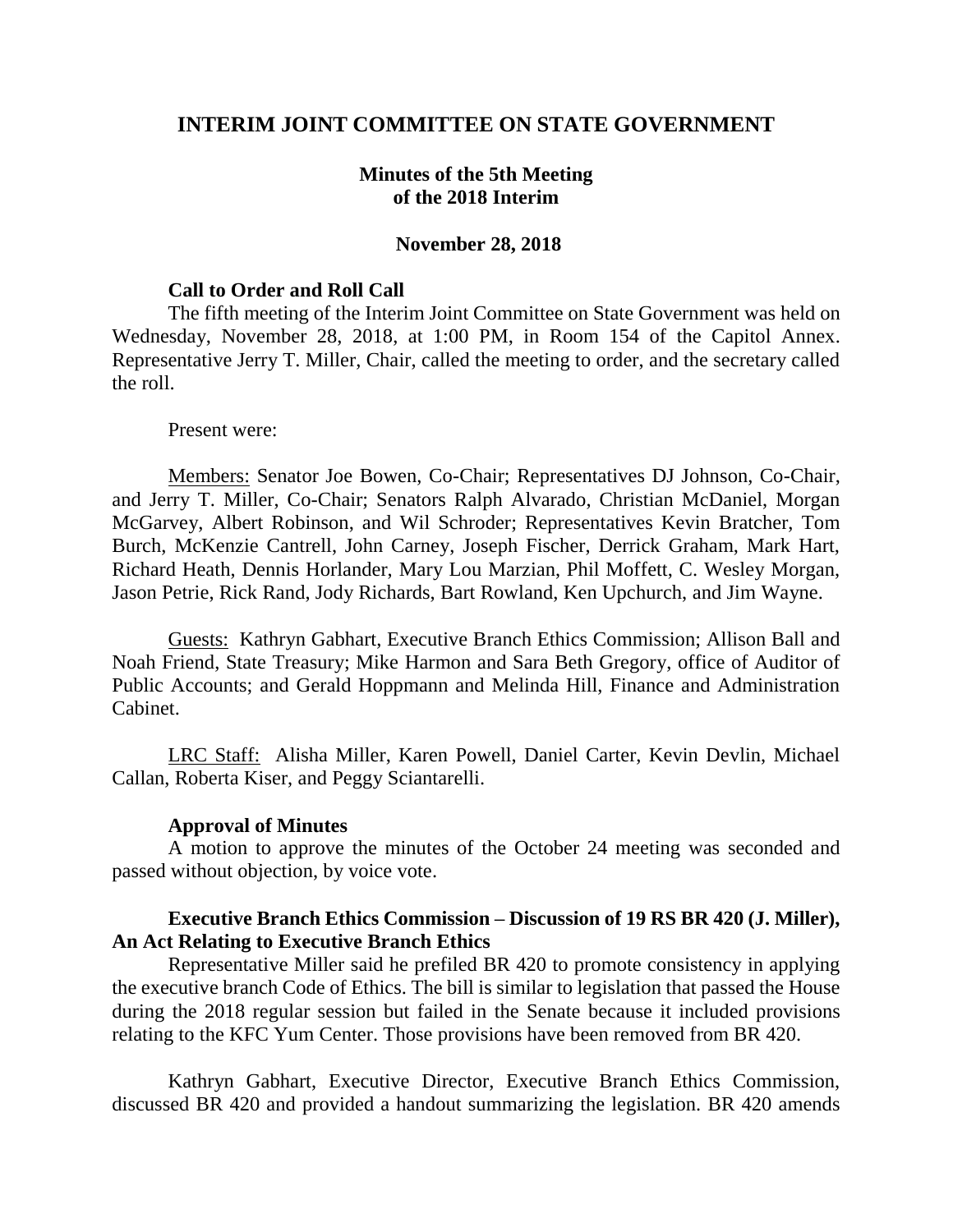KRS 11A.010 to expand and update the definitions of "officer" and "public servant" in the Code of Ethics. Members of the State Board of Elections, Parole Board, Workers' Compensation Board, Kentucky Occupational Safety and Health Review Commission, and the Kentucky Claims Commission are coded in the personnel system as "salaried" and "full-time." They receive a salary and health, retirement, and life insurance benefits and, with the exception of the State Board of Elections, are included in the current definition of "officer." Board of Elections members receive benefits and a starting salary of \$12,600 per year but are not currently covered by the Code of Ethics. The new language would add the Board of Elections, and any salaried boards or commission created in the future, to the definition of "officer" and "public servant." The new language defines "salaried" and also adds full-time, nonseasonal contract employees to the definition of "officer" and "public servant."

When asked by Representative Miller, Ms. Gabhart said that the five salaried boards/commissions are not paid on a per-meeting basis. The beginning annual salary is \$12,000 for the Kentucky Occupational Safety and Health Review Commission and is \$18,900 for the Kentucky Claims Commission.

Representative Miller said he hoped that a representative of the Secretary of State would participate in the discussion of BR 420. When he spoke to Secretary Grimes earlier in the day, she indicated she might be able to send someone to testify. Senator Bowen said he is disappointed that the state's chief election officer or a representative of the Board of Elections did not attend the meeting. There was no further discussion, and Representative Miller thanked Ms. Gabhart for her testimony.

## **Kentucky State Treasury – Legislative Agenda for the 2019 Session**

Allison Ball, State Treasurer, was guest speaker. Noah Friend, General Counsel for the State Treasury, accompanied her. Ms. Ball said her first priority is protecting taxpayer dollars. During her tenure the Treasury has returned almost \$70 million in unclaimed property. The STABLE Kentucky program is continuing to grow and has been improved to conform with opportunities available at the federal level. There has been an increase in the amount of allowed contributions to STABLE.

Ms. Ball discussed her legislative agenda for 2019. She said financial literacy is a major cause for her. She is grateful for passage of HB 132, enacted during the 2018 regular session. HB 132 set as a requirement for public high school graduation completion of one or more courses or programs that meet financial literacy standards, beginning with the entering ninth grade class of the 2020-2021 school year. The first item on her "wish list" for the 2019 legislative session is passage of a bill to create a financial empowerment corporation in which Kentucky would partner with the private sector to provide more resources for financial literacy. The financial empowerment corporation would be designated as 501(c)(3) nonprofit and would be privately funded. Ms. Ball said she has

Committee meeting materials may be accessed online at http://www.lrc.ky.gov/CommitteeMeetingDocuments/33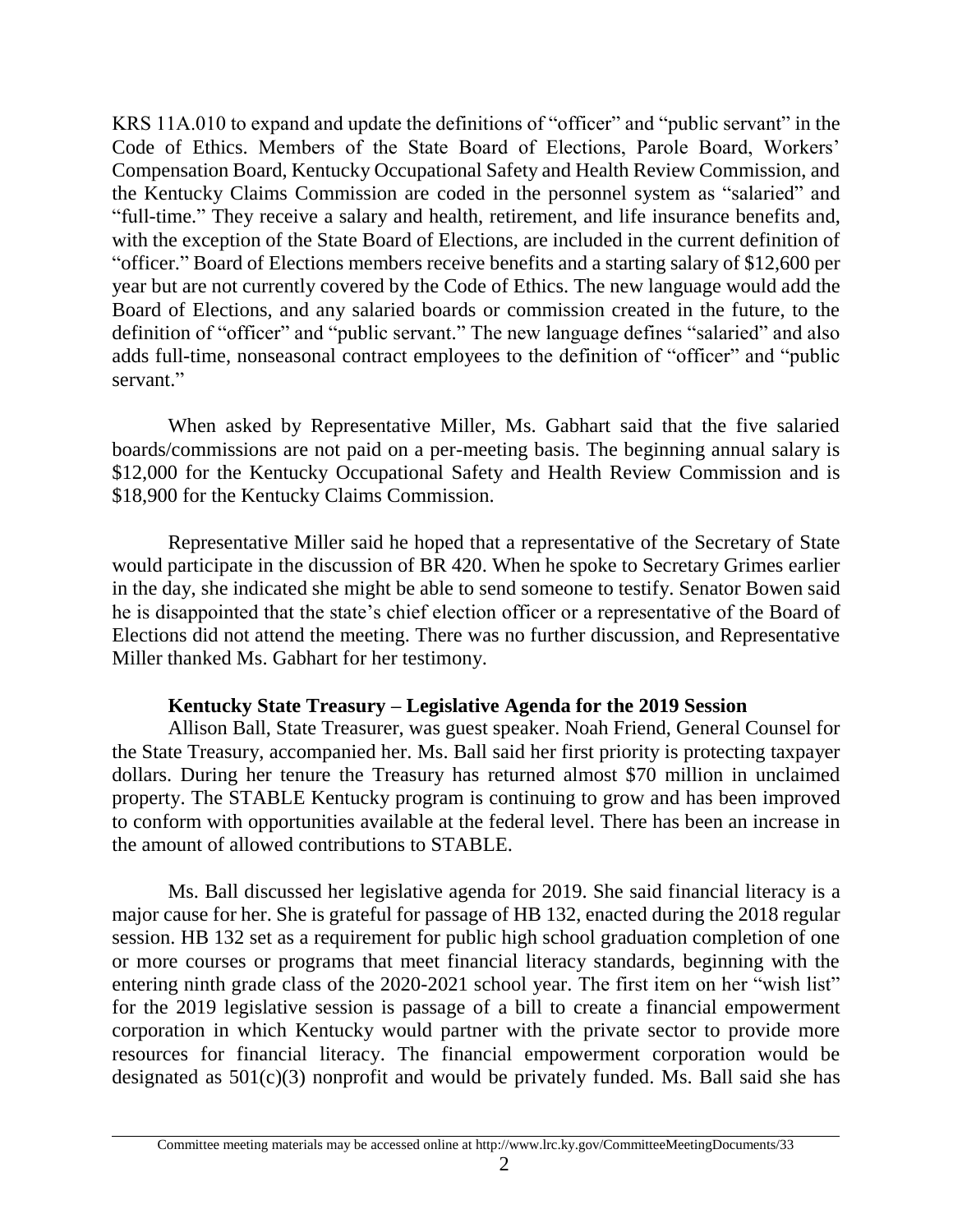agreements from the private sector for two-year funding. She has also created a Financial Empowerment Coalition that focuses on financial literacy empowerment and education.

Ms. Ball said the statutes relating to unclaimed property need to be updated. There have been changes since Kentucky enacted its version of the Revised Uniform Unclaimed Property Act via HB 394 (2018 regular session). The Treasury has been in discussion with other states regarding the best way to deal with unclaimed cryptocurrency. The Treasury's proposal would be to liquidate it upon receipt, similar to the method for handling unclaimed stocks. This would probably be the safest way and easiest way to deal with digital property, an issue that needs to be addressed in the near future. The Treasury would also like to clarify the long accepted interpretation that mineral proceeds—oil, gas or coal—are not unclaimed property by having it codified in statute.

Claims for unclaimed property are currently paid from the abandoned property fund, which is a part of the general fund. The Treasury proposes creation of a separate and distinct nonseverable trust for unclaimed property. In the future all claims for unclaimed property could be paid from the trust. Under current accounting practices there is an unacceptable risk that the payment of claims could adversely affect the budget and the general fund. This risk could be eliminated by a trust to manage and pay claims. The trust would also help secure and protect people's property. The Treasury has consulted with State Budget Director William Chilton and others regarding how to establish the trust.

Several states are allowing tax deductions for STABLE accounts as an investment incentive for people with disabilities and their family members. The Treasury plans to propose a \$5,000 individual deduction and a \$10,000 family deduction.

The Treasury is going to propose two simple "cleanup" bills. SB 126, enacted during the 2018 regular session, relating to the Commonwealth Council on Developmental Disabilities, cited an old federal law; a correction is needed to cite the modern version of the 2000 law. Legislation will also be proposed to codify continuance of the STABLE Kentucky program, which was launched by Treasurer Ball in December 2016.

Representative Miller complimented Ms. Ball for her work relating to financial literacy. He also commented that persons in the education field have spoken to him about the need for caution when proposing additional requirements on schools. There was no further discussion, and he thanked Ms. Ball for her testimony.

**Office of Auditor of Public Accounts – Legislative Agenda for the 2019 Session**

Guest speakers were Mike Harmon, Auditor of Public Accounts, and Sara Beth Gregory, chief of staff in the Auditor's office. They discussed activities of the agency and legislative proposals for 2019.

Committee meeting materials may be accessed online at http://www.lrc.ky.gov/CommitteeMeetingDocuments/33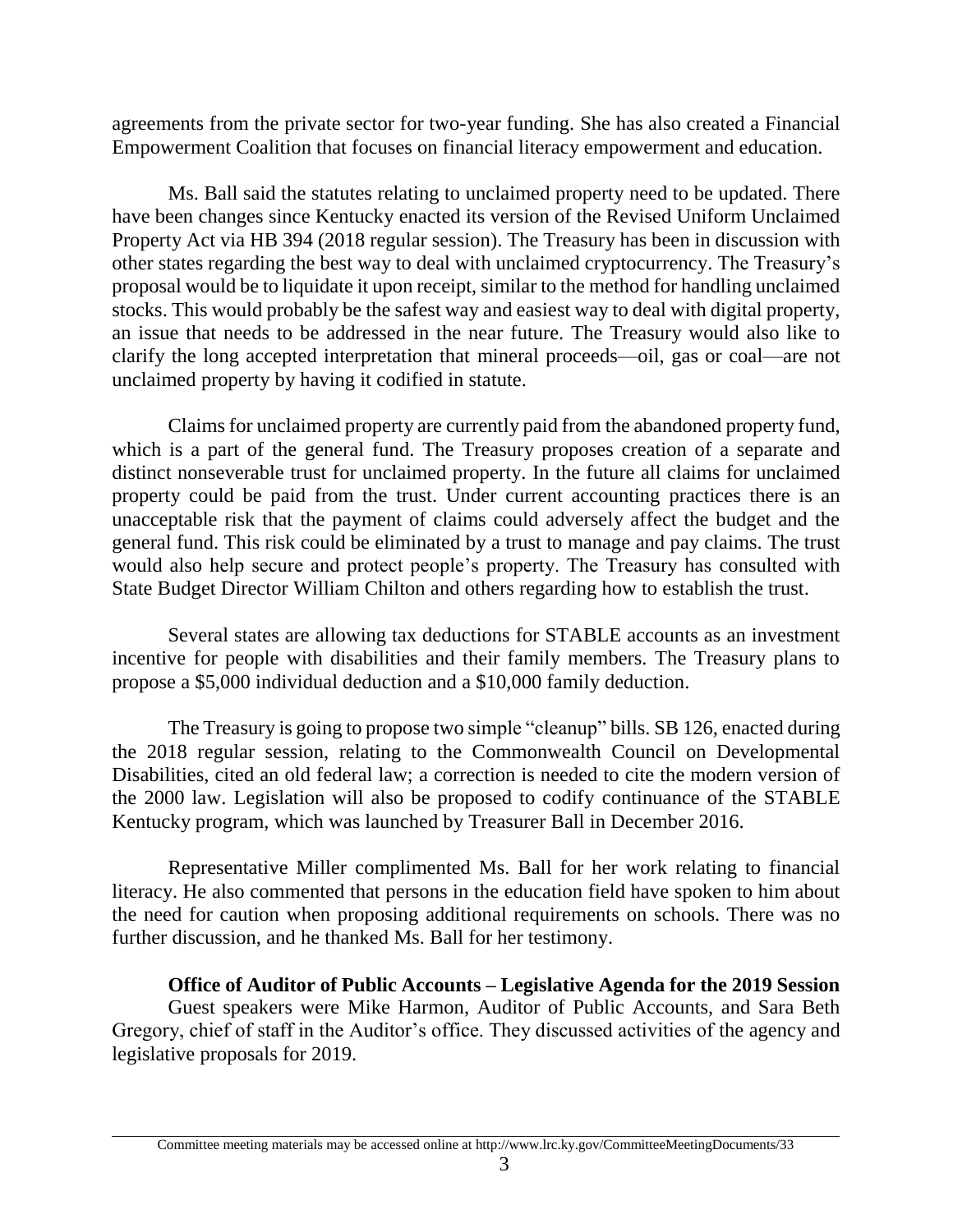Mr. Harmon said that SB 144, enacted during the 2018 regular session, allows county clerks and sheriffs to satisfy statutory audit requirements and save money on their audit costs by entering into an agreed-upon procedures engagement (AUP) performed by the Auditor rather than a full financial statement audit. This lower cost option is only available to officials who did not have any reported findings in a prior audit. If there are risk factors, the Auditor's office has discretion to perform a standard audit. The office is in the process of implementing SB 144 and has begun receiving applications for AUP audits from clerks and sheriffs. It is estimated that AUPs will cost 25-50 percent less than standard audits; they will also allow audit staff to operate more efficiently by having to spend less time on low-risk audits. In 2015, there were no negative findings for about half of county sheriffs' and two-thirds of county clerks' offices, which means they would likely qualify for an AUP.

During the 2017 regular session, HB 189 was enacted. It was known as the area development district (ADD) transparency bill. The Auditor's Office worked on the legislation with Representatives Jim DeCesare and Susan Westrom, the Kentucky Chamber of Commerce, and the ADDs. HB 189 gives the Auditor's Office the right of first refusal to perform the annual audits of area development districts. If a private firm performs the audit, the Auditor's Office has the right to review the working papers and the audit prior to release. For the first time, the Auditor's Office is reviewing ADD audits, starting with FY 2018. The review process has been smooth thus far, and the office will continue to work with the ADDs to ensure that the process is efficient for everyone. The Auditor is authorized to audit ADDs if there is a need to address concerns or more closely examine specific issues.

Mr. Harmon said his office's potential legislative agenda for 2019 is not yet finalized, but recruitment and retention of audit staff is a major issue. All audit staff are required by statute to have at least a bachelor's degree, and most are required to have completed at least 20 hours of accounting. It is a challenge to hire individuals with those qualifications who are willing to work for a starting salary of approximately \$33,500. In addition, the office is not allowed to interview college students for entry-level positions until they are within 30 days of receiving their degree. Private sector employers are not bound by this restraint. Internship programs are one of the best recruiting tools, but current law is an obstacle to hiring interns to assist with audit work. Mr. Harmon said he would like to propose legislation—which he would term the "auditor recruitment bill"—to amend KRS 43.030 to make the bachelor's degree requirement apply only to auditors who have merit employee status under KRS Chapter 18A. The statutory degree requirement would apply when a new auditor completes the six month initial probation. This would enable more competitive and improved recruiting of interns who can assist with audit work.

Mr. Harmon discussed the findings of the Auditor's special examination of the Administrative Office of the Courts (AOC), released in July 2018, and the special examination of the Kentucky Communications Network Authority and KentuckyWired,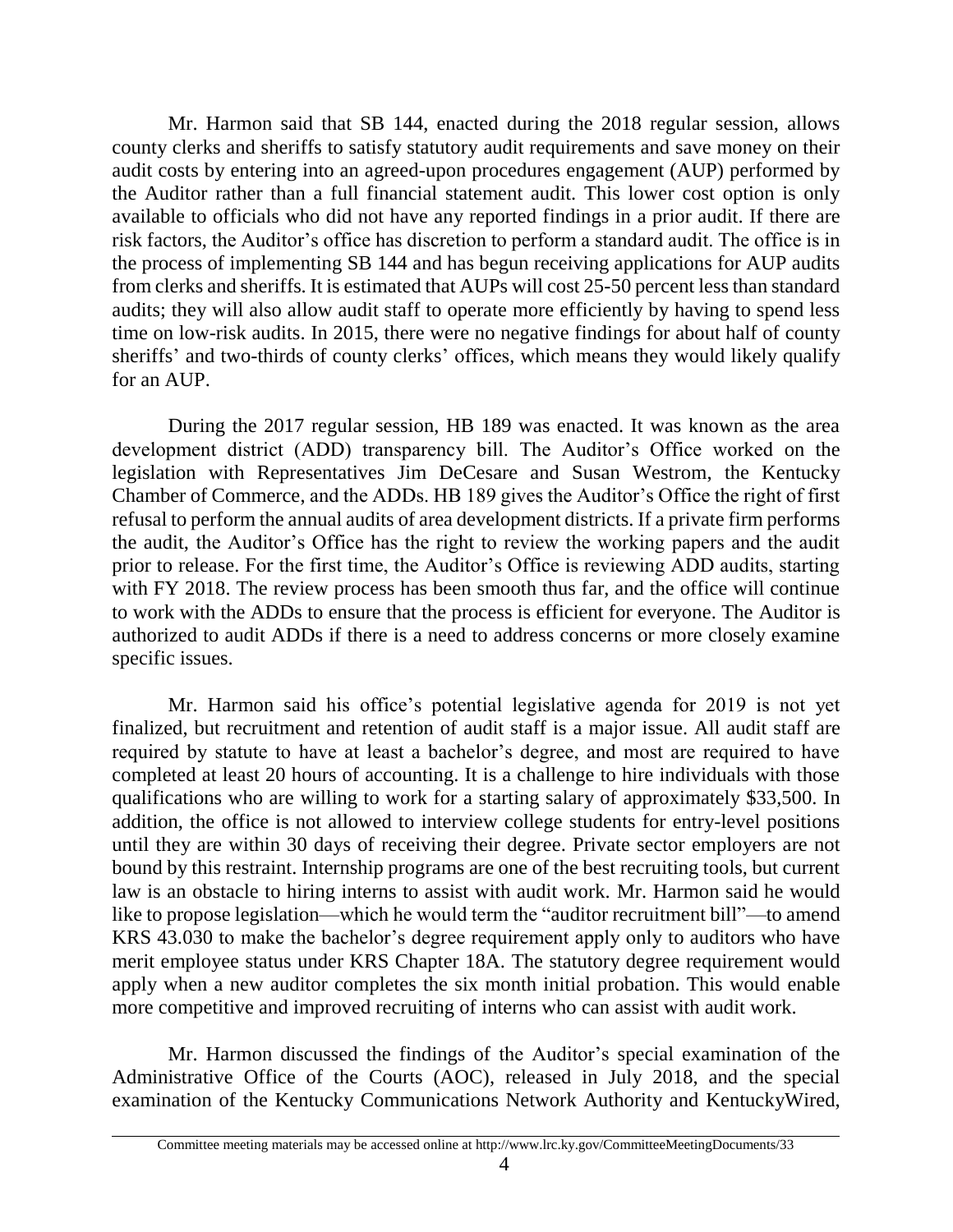the statewide broadband project announced in 2014. For the first time in AOC's history, it was the subject of a comprehensive external audit or examination. One of the audit recommendations is that the General Assembly require an annual independent audit of AOC. The report on Kentucky Wired was released in September 2018. It revealed that the taxpayers of Kentucky are liable for almost \$1.5 billion over 30 years for a project that initially was supposed to be a \$30 million investment. One way to help avoid a similar situation in the future would be to reinstate a requirement that the General Assembly approve P3 (public/private partnership) projects with a cost higher than \$25 million. P3 legislation that was passed during the 2018 regular session postponed until 2020 the effective date of the P3 approval requirement. Another consideration would be to provide additional limitations and oversight requirements before bonds can be issued by KEDFA (Kentucky Economic Development Finance Authority). There are currently no limitations on the amount of debt that KEDFA can issue. The authority of the LRC Capital Projects and Bond Oversight Committee is limited and is subject to overrule by the Finance and Administration Cabinet secretary.

Mr. Harmon said that the Auditor's office stands ready to be a resource for legislators and would be happy to meet with anyone interested in filing legislation relating to the special examination reports. His office has an open door policy to address questions or concerns. Tips about waste, fraud, or abuse can also be reported via the SAFE-house link on the auditor.ky.gov website.

Representative Wayne commended Mr. Harmon and Ms. Gregory for their openness and for doing a good job. He said Mr. Harmon has a solid record of professionalism and that he should consider being more aggressive when promoting his legislative agenda. Senator Bowen also commended the speakers for doing excellent work.

Responding to questions from Senator Bowen, Mr. Harmon said costs for the majority of audits are paid by the entity being audited and that almost two-thirds of his agency's revenue comes from the audits they perform. Ms. Gregory said the hourly rate for audits is set each year, based on budget considerations and workload. For 2019, the hourly rate is \$84 for state agency work and \$65 for county audits. The rate disparity between state and county audits has been carried over from prior administrations.

Senator Bowen asked about audit charges when an entity with a good operating record becomes, not by choice, the subject of an audit that results in no negative. Ms. Gregory said that the bill for an audit generally reflects whether it was a clean audit or one with issues. There are not many situations when a bill is unreasonably large if the entity did not have problems. There is no charge when the office does an assessment of allegations that is not followed up with an audit.

Mr. Harmon said he believes the audit work of his staff is comparably as good as that of private firms, and it is done at lower cost. The bill for his office's audit relating to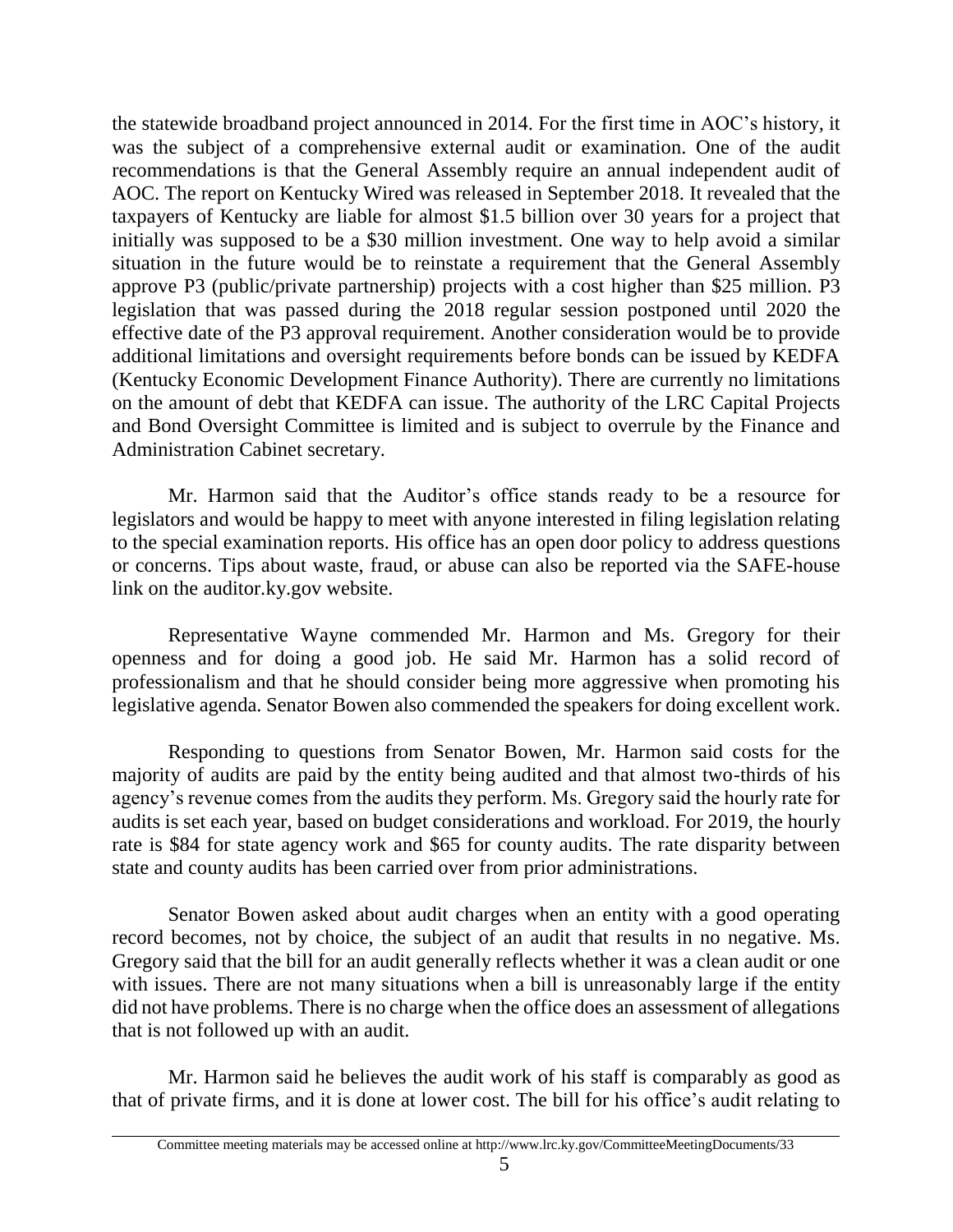the University of Louisville was approximately \$185,000. By comparison, subsequent private auditing has so far cost over \$2 million.

There was no further discussion, and Representative Miller thanked the speakers for their testimony.

# **Prefiled Legislation**

Representative Miller discussed 19 RS BR 202, An Act relating to reemployment of elected officials, which he prefiled on October 15. The bill would amend KRS 61.637 to provide that if an elected official participating in one of the systems administered by Kentucky Retirement Systems retires and is elected to the same office within 12 months of retiring, his or her retirement shall be voided. (Senator Bowen presided during Representative Miller's testimony.)

Representative Miller said this issue came to his attention when certain elected county officials retired after they learned they would not be opposed for reelection. They then returned to the same position after being reelected. In his opinion this action would violate the prohibition on retirees having a prearranged agreement for reemployment.

Senator Bowen said the incidents cited by Representative Miller had prompted public outcry in his district and other parts of the state. He applauded him for addressing the issue.

Senator McDaniel also commended Representative Miller and said he looks forward to working with him to promote BR 202. He also wishes that it could apply retroactively.

Representative Wayne said he thinks that the filing of BR 202 is an excellent idea. When he asked whether the bill had been discussed during the 2018 regular session, Representative Miller said that, to his knowledge, the new language in BR 202 was not included in any previously filed legislation.

# **TipLine.KY.gov**

Guest speakers from the Finance and Administration Cabinet (hereinafter referred to as Finance Cabinet) were Gerald Hoppmann, Executive Director, Office of Policy and Audit, and Melinda Hill, Chief of Staff. They provided laminated TipLine wallet cards for distribution to the committee and staff. The testimony included a PowerPoint presentation.

Ms. Hill said that Mr. Hoppmann spearheads the TipLine project. Calls and e-mails are continuing to be made through the tip line web portal, and the Finance Cabinet works with agencies across the state to resolve the issues that are reported.

Mr. Hoppmann said the project was launched in May 2017. To date, 378 reports have been filed. Reports come into the system primarily through the Internet and telephone.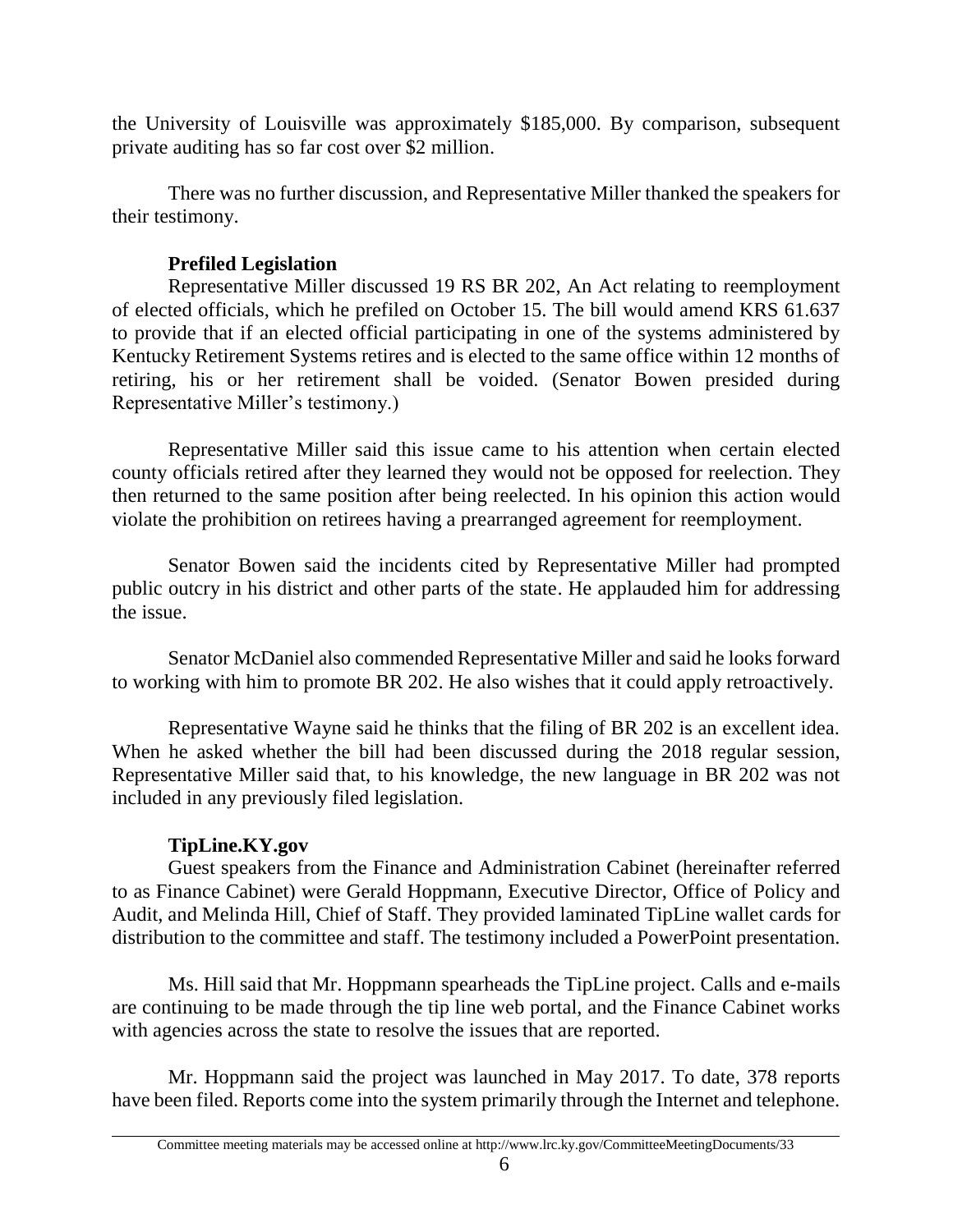The system has received 300 calls so far, for a total of 4,115 minutes. The majority of these relate to human resources and financial matters. Seventy percent of the reports have been resolved; eight percent have been dismissed because there was insufficient evidence to substantiate the report.

Reports come in only to the Finance Cabinet or the Personnel Cabinet, via toll-free hotline, Internet or fax. The vendor is Red Flag Reporting, an ethics hotline service provider based in Akron, Ohio. The Finance Cabinet has 25 system users, and the Personnel Cabinet has two users. There are 25 other cabinet users who deal with personnel or human resources related issues; 22 other cabinet users handle nonpersonnel-related issues. Calls to the Finance Cabinet come in to the executive director of 11 internal offices. The cabinet may investigate the reports or refer them to other agencies. The caller making the report can choose to remain anonymous. The Personnel Cabinet's assistance on the tip line project has been instrumental and is appreciated.

The initial press release announcing creation of the tip line was followed by e-mail notifications from the Personnel Cabinet and a news editorial by the Finance Cabinet secretary. The Tipline logo appears on the Finance Cabinet, Personnel Cabinet, and Kentucky.gov websites. It is also advertised on social media and through wallet cards and distribution of posters to county and local government offices. The Finance Cabinet will continue working with other cabinets to promote the tip line and will be conducting additional training sessions for users of the system. A planning and customization team meets periodically to consider problems that may necessitate changes to the system's architecture. So far the system has worked successfully.

When Representative Miller asked about the timeline for continuance of pending cases, Mr. Hoppmann said that pending cases are routinely followed up after approximately two weeks in the system. The Finance Cabinet is in regular contact with other cabinets that have been referred cases and works constantly to ensure resolution of reports. The goal is to resolve at least 75-80 percent of cases but to increase that percentage in the future. When reports initially do not provide sufficient information, a request for additional information is sent; if it is not received, the case is closed but can be reopened if the information is provided later. There were no further questions, and Representative Miller thanked Mr. Hoppmann and Ms. Hill for participating in the meeting.

## **Departing Committee Members**

Representative Graham voiced appreciation for Representative Richards and Representative Wayne, who are retiring from the General Assembly. He said they have mentored him, and he complimented them for their achievements for their communities and the Commonwealth. Representative Miller also thanked them for their service and their dedication.

Committee meeting materials may be accessed online at http://www.lrc.ky.gov/CommitteeMeetingDocuments/33